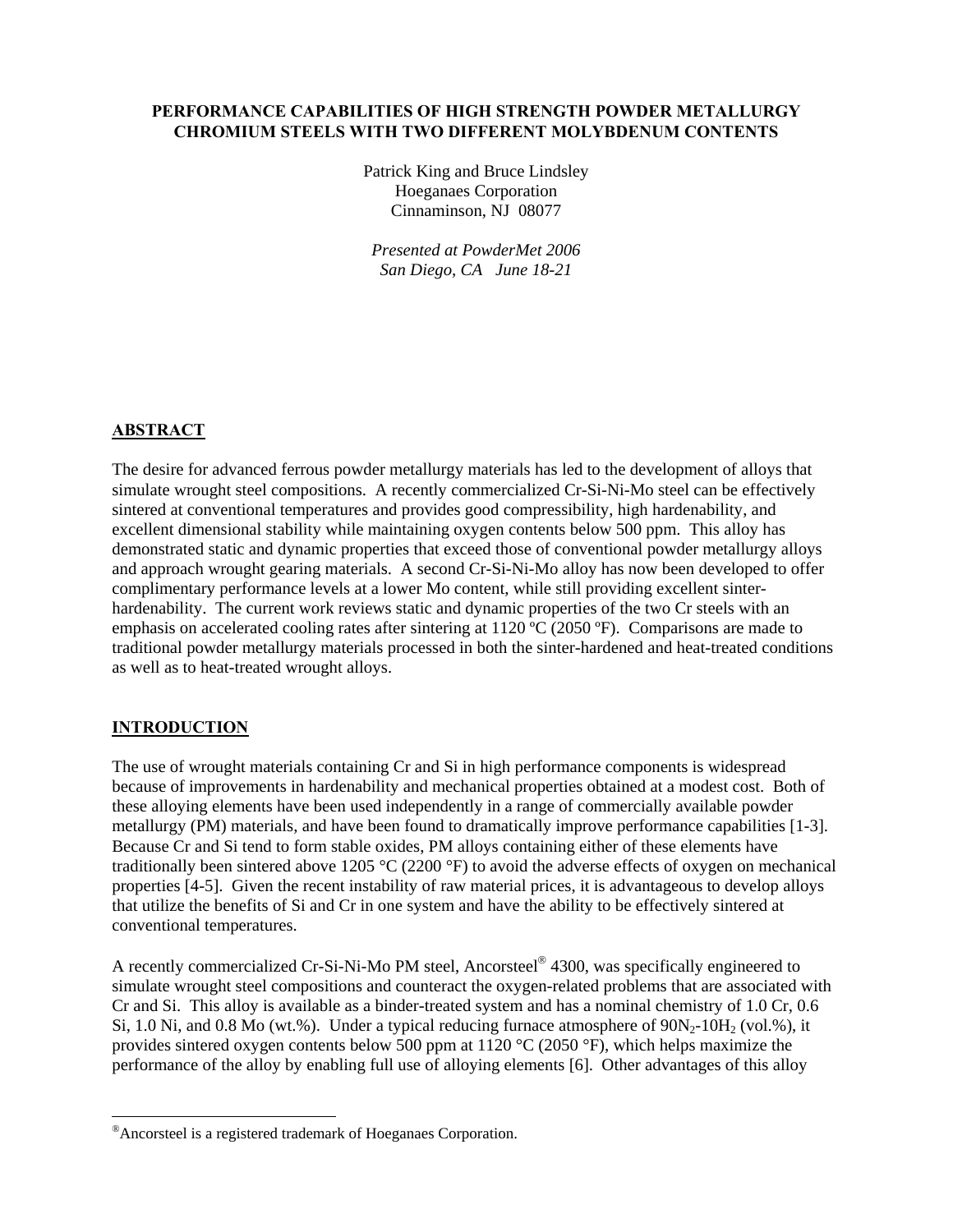include good compressibility, high hardenability, and exceptional dimensional stability under a variety of processing conditions.

The simulation of wrought compositions is a response to the desire of the PM industry to achieve higher levels of performance and further penetrate the market of demanding applications. Combining Cr and Si within one system provides attractive strength, hardenability, and fatigue levels without the need for secondary quench treatments. The total alloy content in the PM steel was engineered to optimize high performance and compressibility. As a result, this system provides single-pressed green densities above  $7.0$  g/cm<sup>3</sup> at 550 MPa (40 tsi) using room temperature compaction [7]. Such a unique combination of properties provides a cost-effective solution for potential placement in a wide range of applications, including wrought steel components, high temperature sintered components, double-pressed components, and quench or induction hardened parts.

The trade name for this PM steel was derived from AISI 4340, a common wrought Cr steel familiar to many part designers in the automotive industry. It is the first in a series of alloys that will mimic wrought steel compositions and provide high performance capabilities. A second Cr-Si-Ni-Mo alloy has now been developed to offer complimentary performance levels at a lower Mo content, while still providing excellent sinter-hardenability. This leaner alloy maintains all of the robust processing capabilities of its higher alloyed counterpart while helping to further combat recent Mo price instability. It too provides good compressibility, high hardenability, and exceptional dimensional stability under a variety of processing conditions. Table I shows a comparison of the nominal chemistries of AISI 4340 and the two PM steels along with that of AISI 8620, another common wrought steel that is widely used in automotive gearing applications [8].

| $\underline{\mathbf{ID}}$  | $Fe$ | $\mathbf{C}\mathbf{r}$ | <u>Si</u> | $\underline{\text{Ni}}$ | $\underline{\mathbf{M}}$ o | $\underline{\mathbf{M}}\mathbf{n}$ |     |
|----------------------------|------|------------------------|-----------|-------------------------|----------------------------|------------------------------------|-----|
| AISI 4340 $\frac{8}{3}$    | Bal. | 0.8                    | 0.2       | 1.8                     | 0.2                        | 0.8                                | 0.4 |
| AISI 8620 $\mathrm{^{\$}}$ | Bal. | 0.5                    | 0.2       | 0.5                     | 0.2                        | 0.8                                | 0.2 |
| Ancorsteel 4300            | Bal. | 1.0                    | 0.6       | 1.0                     | 0.8                        | 0.1                                |     |
| 4300-modified              | Bal. | 1.0                    | 0.6       | 1.0                     | 0.3                        | 0.1                                |     |

**Table I.** Nominal compositions (in wt.%) of wrought alloys and the two Cr PM steels.

One of the noticeable differences between wrought materials and PM steels is the use of Mo as a dominant alloying element. Mo has been used widely as a prealloyed element for two decades because of its large effect on hardenability. Figure 1 shows a plot of hardenability factor for various elements as a function of percentage alloying content [9]. Mo has by far the greatest contribution to hardenability of the elements shown. Perhaps even more interesting is that it has a synergistic effect with Ni. In the presence of Ni levels above 0.75 wt.%, Mo contributes to an increase in approximately 25% more hardenability than at lower Ni levels. This unique synergy between the two alloying elements has previously been exploited in PM sinter-hardening grades such as FLNC-4408 [10]. It was also the basis for the development of the two Cr steels. By employing at least 0.75 wt.% Ni in both of the alloys, maximum hardenability was achieved while being able to simultaneously maintain lean and compressible alloy systems. Alloys containing Cr and Mo that are Ni-free do not achieve the full benefit in hardenability that can be gained from the presence of Mo.

<span id="page-1-0"></span> <sup>§</sup> Note: Compositional equivalents to AISI 4340 are BS 817M40, ISO 683/VIII Type 4, DIN 40NiCrMo6, and JIS SNCM439. AISI 8620 matches the compositions of BS 805M20, DIN 20CrNiMo2 and JIS SNCM220H.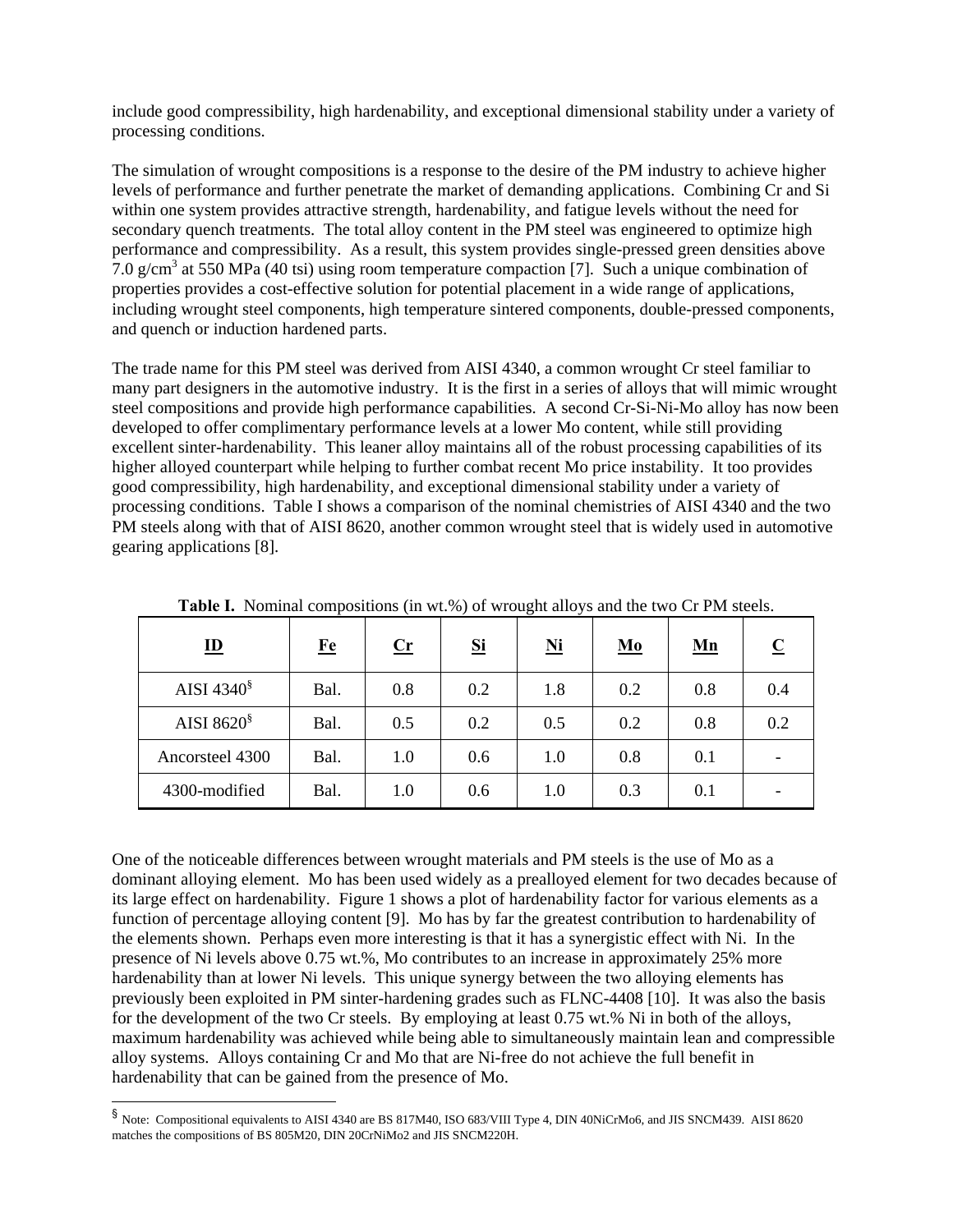

**Figure 1.** Hardenability factors for various prealloyed elements [9].  $Mo^*$  is the hardenability factor of Mo when Ni is  $> 0.75$  wt.%.

The objective of this study is to investigate the performance capabilities of the two Cr PM steels under both standard cooling and sinter-hardening conditions. Comparisons of these data are made to: 1) PM materials FD-0408 and FLNC-4408 processed under sinter-hardening conditions, and 2) PM material FLN2-4405 and wrought AISI 8620 and 4340 subjected to oil quenching and tempering. All PM materials are compared at identical density levels to eliminate the role of porosity in performance comparisons. Both static and dynamic (axial fatigue) properties are presented. Although the focus of this paper is on processing high performance PM materials at 1120 °C (2050 °F), several data sets are also presented at 1260  $\degree$ C (2300  $\degree$ F).

#### **EXPERIMENTAL PROCEDURE**

Pilot scale mixes of the Cr steels were made with 0.6 wt.% graphite (Cr-Si-Ni-Mo-1 and Cr-Si-Ni-Mo-2). Similar premixes were made for diffusion-alloyed FD-0408 and hybrid alloy FLNC-4408 with 0.8 wt.% graphite to serve as sinter-hardening reference compositions. An FLN2-4405 binder-treated premix was produced with 0.6 wt.% graphite to obtain Q&T PM properties. All PM mixes were made from commercially available powders and contained 0.75 wt.% Acrawax C as a lubricant. Asbury 3203H graphite, Alcan 8081 Cu, and Inco 123 Ni were used as respective elemental additions. Standard bar stock of AISI wrought grades 8620 and 4340 were used to acquire Q&T wrought properties. Table II provides a comparison of the nominal compositions for the seven alloys.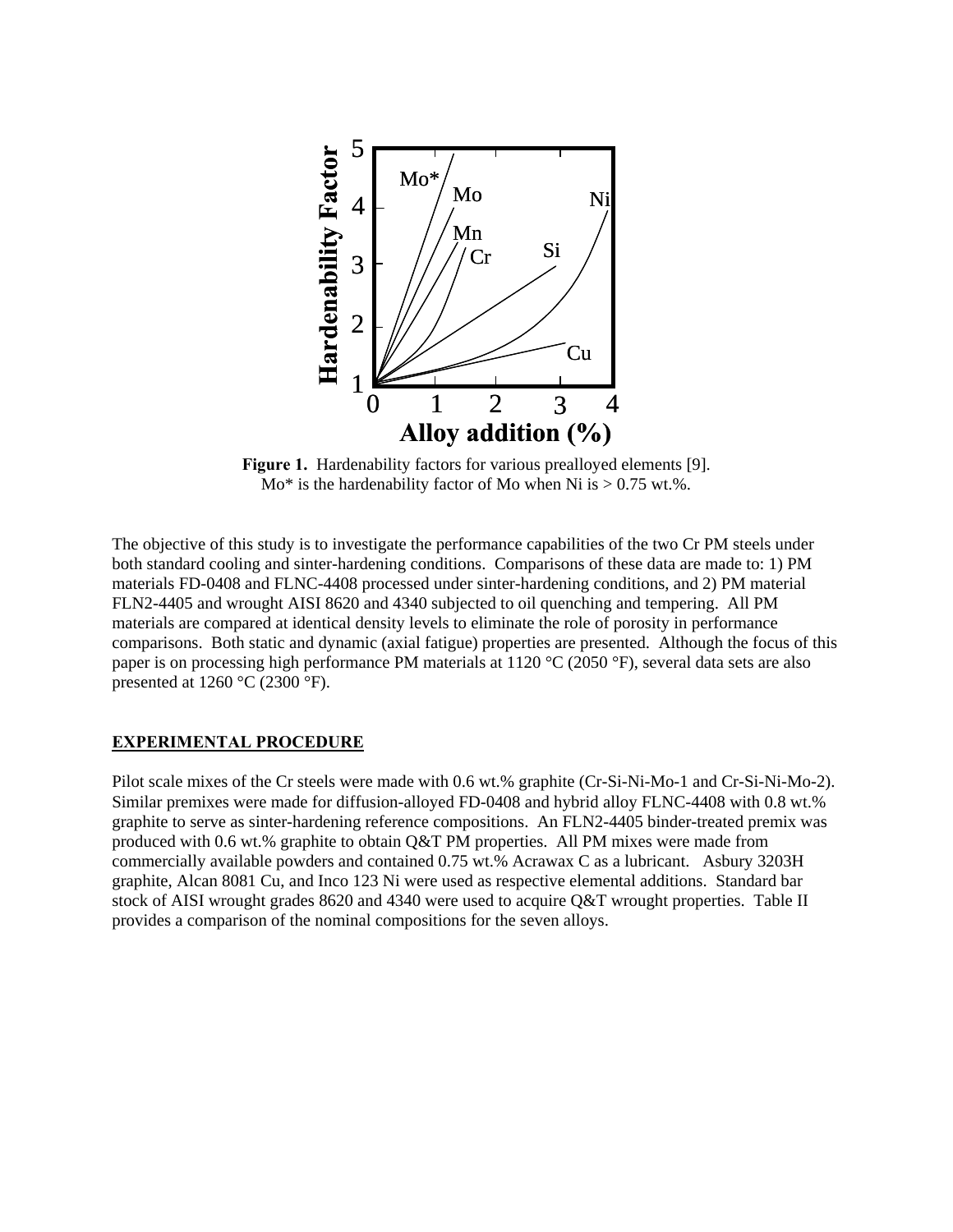| Alloy #        | Designation*     | $\mathbf{C}$ r           | <b>Si</b>                | Ni  | Mo  | Mn  | $Cu$                     | $\overline{\mathbf{C}}$ |
|----------------|------------------|--------------------------|--------------------------|-----|-----|-----|--------------------------|-------------------------|
| 1              | Cr-Si-Ni-Mo-1    | 1.0                      | 0.6                      | 1.0 | 0.8 | 0.1 | $\overline{\phantom{a}}$ | 0.6                     |
| 2              | Cr-Si-Ni-Mo-2    | 1.0                      | 0.6                      | 1.0 | 0.3 | 0.1 | $\overline{\phantom{a}}$ | 0.6                     |
| 3              | FD-0408          |                          | $\overline{\phantom{0}}$ | 4.0 | 0.5 | 0.1 | 1.5                      | 0.8                     |
| $\overline{4}$ | <b>FLNC-4408</b> | $\overline{\phantom{0}}$ | $\overline{\phantom{a}}$ | 2.0 | 0.8 | 0.1 | 2.0                      | 0.8                     |
| 5              | FLN2-4405        | $\overline{\phantom{0}}$ | $\overline{\phantom{a}}$ | 2.0 | 0.8 | 0.1 | $\overline{\phantom{a}}$ | 0.6                     |
| 6              | <b>AISI 8620</b> | 0.5                      | 0.2                      | 0.5 | 0.2 | 0.8 | $\overline{\phantom{a}}$ | 0.2                     |
| 7              | <b>AISI 4340</b> | 0.8                      | 0.2                      | 1.8 | 0.2 | 0.8 | $\overline{\phantom{0}}$ | 0.4                     |

**Table II.** Nominal compositions (in wt.%) of the alloys studied. Balance for all alloys is Fe.

Laboratory test specimens were room temperature compacted for the PM materials to achieve nominal green densities of 7.1  $g/cm<sup>3</sup>$ . The compaction pressures required to obtain this density level ranged from 605 to 690 MPa (44 to 50 tsi). Sintering was conducted for 30 minutes time-at-temperature in an Abbott belt furnace using an atmosphere of  $90N_2$ -10H<sub>2</sub> (vol.%). Three average cooling rates over the range of 650 to 315 °C (1200 to 600 °F) were obtained by varying the belt speed and the frequency of the convection unit attached to the rear of the furnace: 0.7, 1.6, and 2.2 °C/sec (1.3, 2.8, and 4.0 °F/sec). Alloys 5-7 were austenitized at 900 °C (1650 °F) for 30 minutes in  $25N_2$ -75H<sub>2</sub> (vol.%) and quenched in agitated oil that was maintained at 65 °C (150 °F). All samples were tempered at 205 °C (400 °F) for 1 hour.

Percent dimensional change, sintered density, and apparent hardness were measured for the PM materials from the transverse rupture samples using standard MPIF procedures. Tensile testing was performed using a crosshead speed of 0.065 cm/min (0.025 in/min). The machine is equipped with a 25 mm (1 in) extensometer, which was left on until failure.

Axial fatigue testing was performed according to ISO 3928 in load control,  $R = -1$ , using a frequency of 40 Hz, and a prescribed runout level of 2,000,000 cycles [11]. Impact testing was conducted for the PM materials at room temperature on unnotched Charpy samples.

# **RESULTS AND DISCUSSION**

#### **Comparisons of PM Cr Steels to Sinter-Hardening PM Alloys**

Plots of yield strength, tensile strength, and apparent hardness are shown in Figure 2 for alloys 1-4 sintered at 1120 °C (2050 °F) and cooled at various rates. Both FLNC-4408 and FD-0408 are considered high performance materials and are used fairly extensively in industry. Nonetheless, the more highly alloyed Cr steel, Cr-Si-Ni-Mo-1, has superior mechanical properties compared to all of the other alloys evaluated under these conditions. Over the three cooling rates studied, Cr-Si-Ni-Mo-1 provided on average 20% higher yield strength, 10% higher tensile strength, and 3-5 HRC higher apparent hardness compared to FLNC-4408. Likewise, this Cr steel had 60% higher yield strength, 30% higher tensile strength, and 10-12 HRC higher apparent hardness versus diffusion-alloyed FD-0408.

<span id="page-3-0"></span>♣ Base alloys used for the PM reference mixes were Distaloy 4800A for FD-0408 and Ancorsteel 85 HP for FLNC-4408 and FLN2-4405.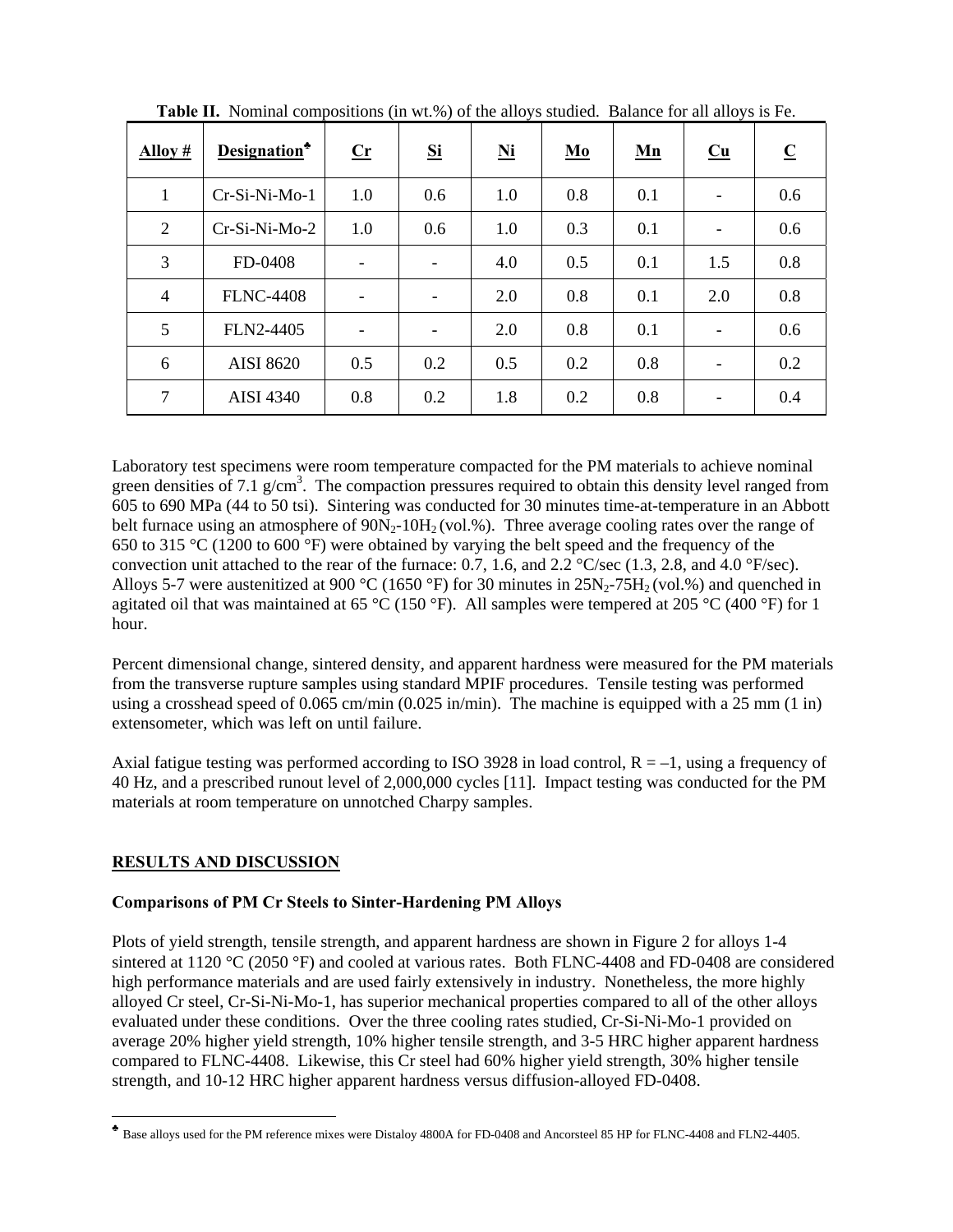Also interesting to note from Figure 2 is that Cr-Si-Ni-Mo-2 provides comparable performance versus FLNC-4408 and superior performance versus FD-0408. In all three plots, there exists a crossover in properties between the faster cooling rates for Cr-Si-Ni-Mo-2 and FLNC-4408. The Cr steel is more responsive to the accelerated cooling because of the hardenability-enhancing effects of Cr and Si.

Photomicrographs of the four alloys under the most rapid cooling rate of 2.2  $\degree$ C/sec (4.0  $\degree$ F/sec) are shown in Figure 3. Cr-Si-Ni-Mo-1 contains approximately 90% martensite and 10% bainite, which correlates well with it having the highest yield strength and hardness. FLNC-4408 and Cr-Si-Ni-Mo-2 both contain about 60% martensite and 40% bainite. FD-0408, which had the lowest yield strength and apparent hardness at all cooling rates, is the only alloy that contains pearlite in its microstructure. As a result, it had significantly lower strength and apparent hardness compared to the other alloys.

Axial fatigue data for Cr-Si-Ni-Mo-1 and FD-0408 are summarized in Figure 4. At the fastest cooling rate, the Cr steel has significantly higher fatigue performance. More noteworthy, however, is that the Cr steel cooled at a conventional rate of 0.7  $\textdegree$ C/sec (1.3  $\textdegree$ F/sec) provides a higher fatigue limit than FD-0408 sinter-hardened at 2.2 °C/sec (4.0 °F/sec) due to the formation of more martensite.



**Figure 2.** Mechanical properties as a function of cooling rate for samples sintered at 1120 °C (2050 °F).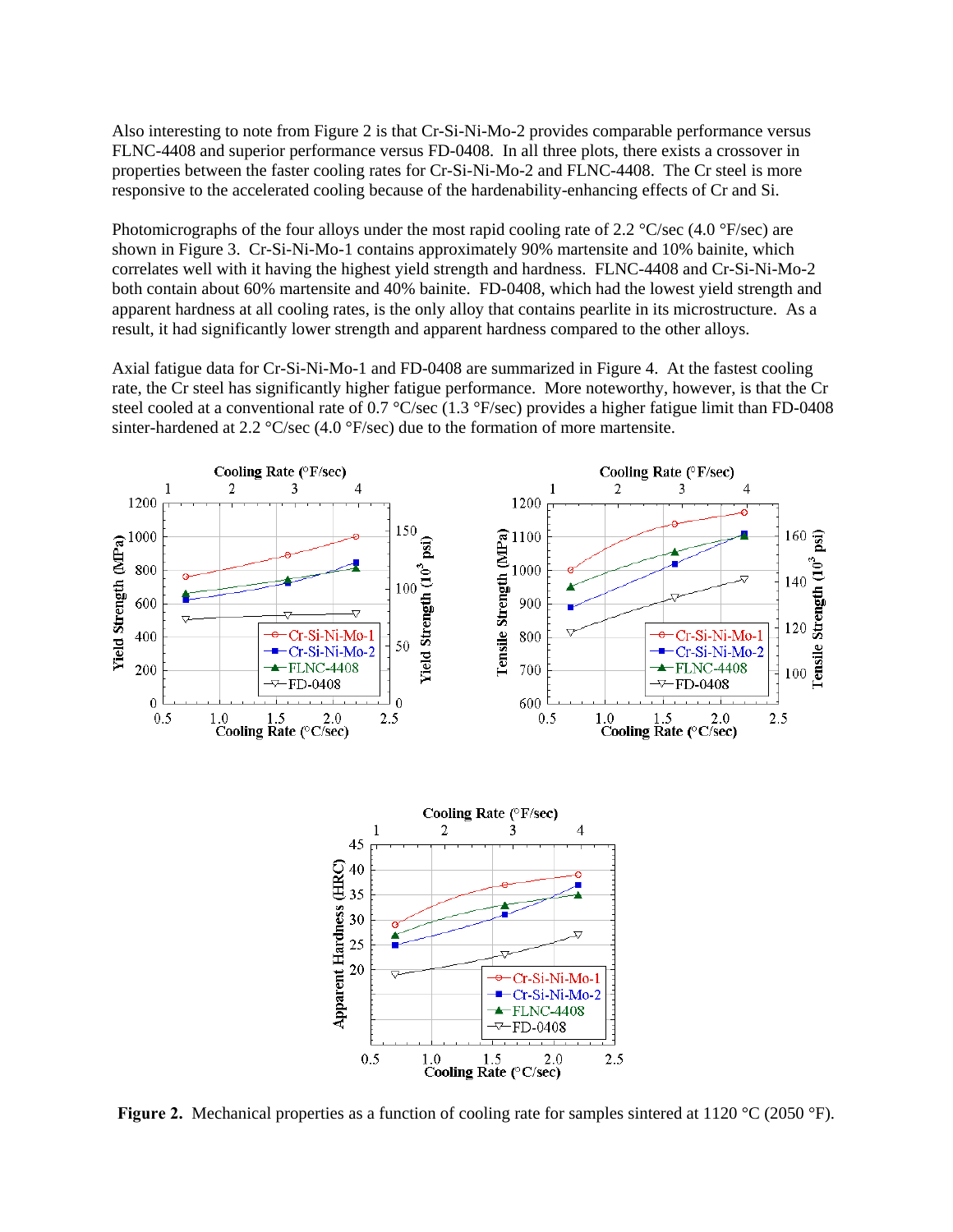

**Figure 3.** Photomicrographs for samples sintered at 1120 °C (2050 °F) and cooled at 2.2 °C/sec (4.0 °F/sec). All images are displayed at identical magnification.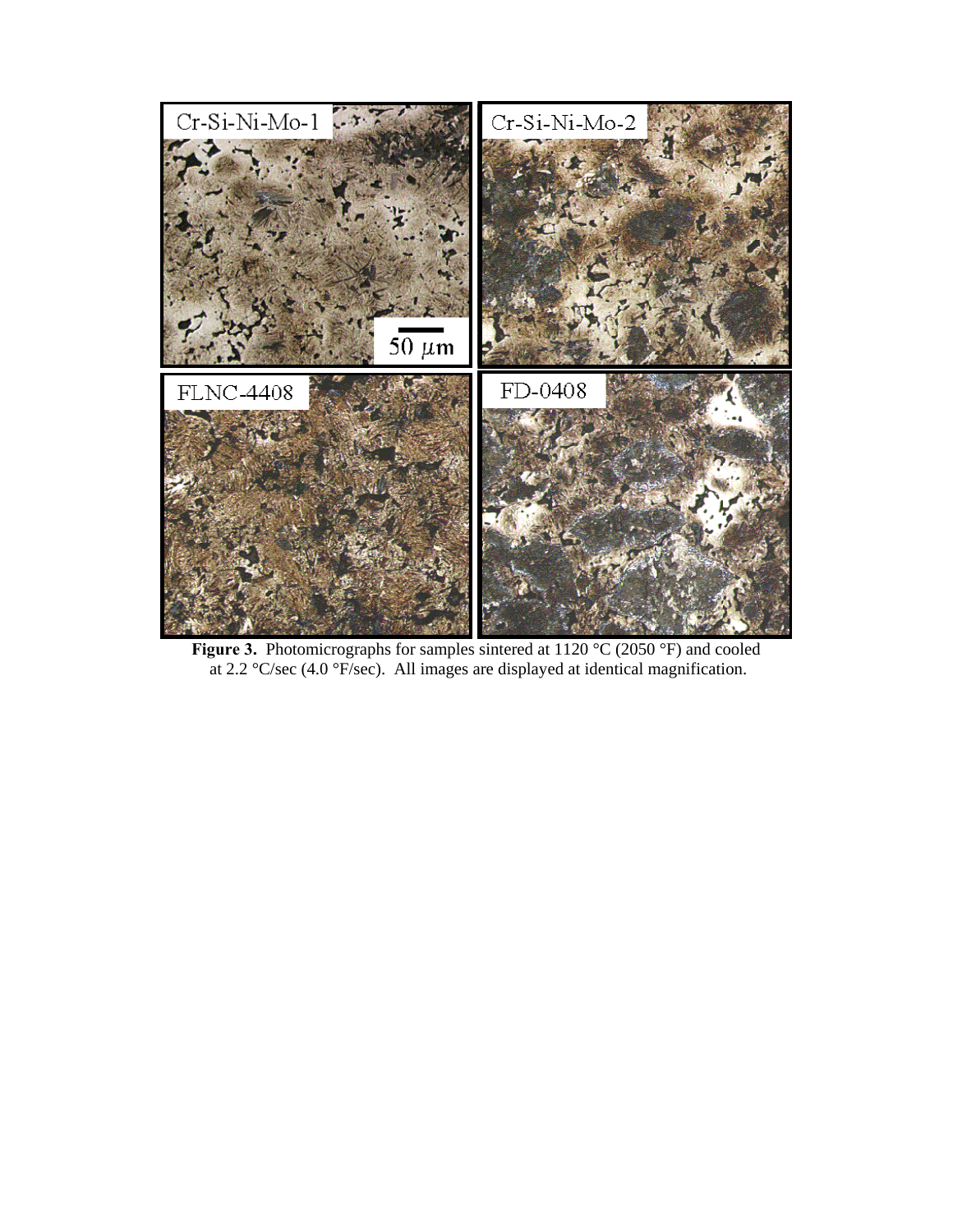

**Figure 4.** Stress amplitude vs. number of cycles for axial fatigue data generated from samples sintered at 1120 °C (2050 °F). Testing in load control,  $R = -1$ , 40 Hz, runout = 2 x 10<sup>6</sup> cycles. SH denotes sinterhardening at 2.2 °C/sec (4.0 °F/sec) while Std indicates standard cooling at 0.7 °C/sec (1.3 °F/sec).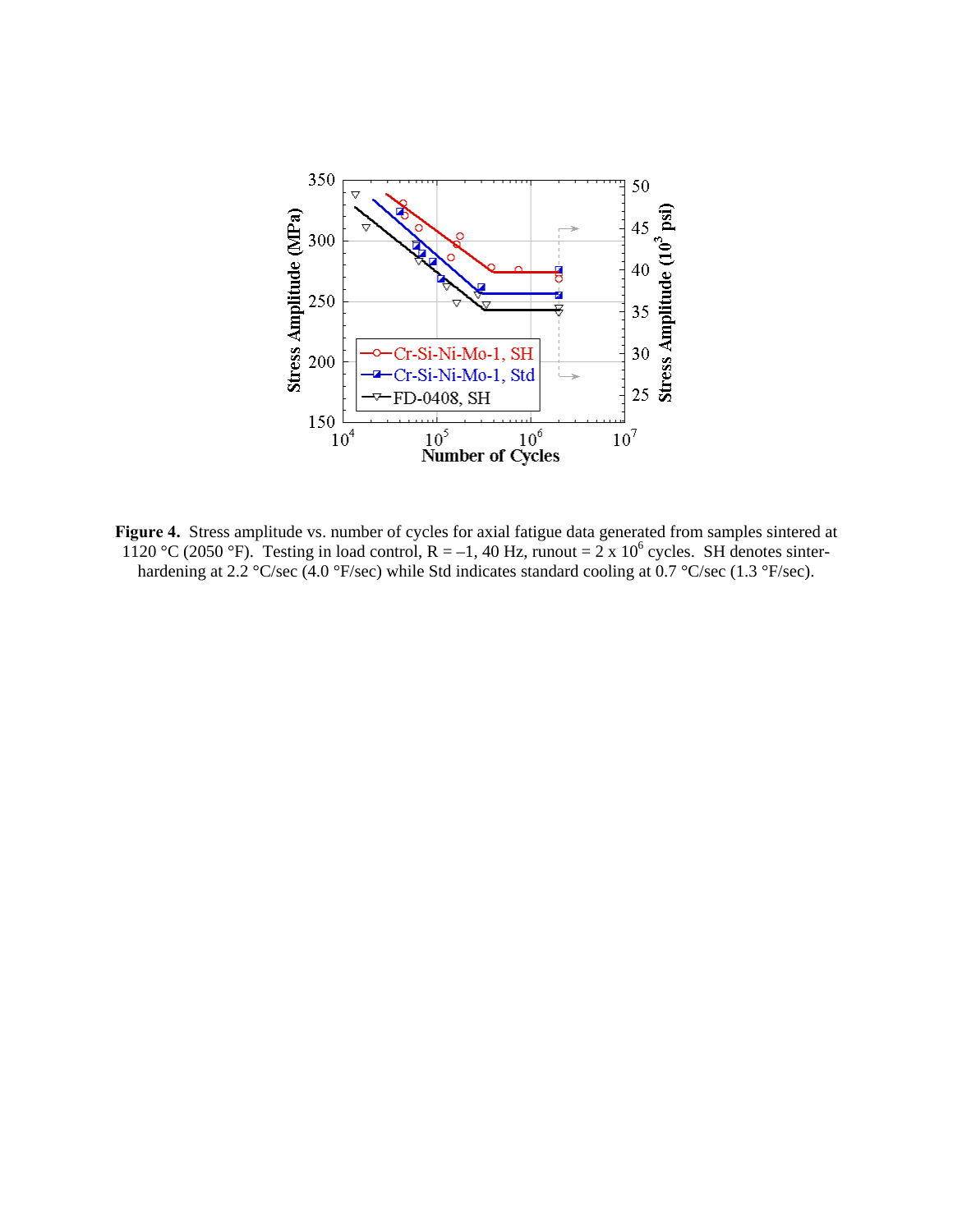## **Effect of Sintering Temperature and Ni Additions on PM Cr Steel Performance**

From the previous section, it is clear that the Cr steels offer intriguing performance capabilities relative to conventional sinter-hardening materials such as FLNC-4408 and FD-0408 at 1120 °C (2050 °F). The ability to effectively sinter Cr steels at conventional temperatures is a noteworthy attribute, and enables both of these alloys to be used in a wider variety of manufacturing settings. However, it has been found previously that the performance of these steels can be further improved through high temperature sintering [6]. When high temperature sintering is used, further oxide reduction and improved diffusion of Ni into the base powder can substantially enhance performance.

Shown in Table III are mechanical properties at two sintering temperatures for Cr-Si-Ni-Mo-1 and Ni additions of 0 to 2 wt.% for Cr-Si-Ni-Mo-2. Although Ni additions to the leaner Cr steel at conventional sintering temperatures improve properties, the benefit is compounded at higher sintering temperatures. At 1120 °C (2050 °F) the yield strength of Cr-Si-Ni-Mo-2 is inferior to that of Cr-Si-Ni-Mo-1 regardless of the amount of additional Ni up to 2 wt.%. When sintered at 1260 °C (2300 °F), however, only 1 wt.% additional Ni is required to match the performance of the Cr-Si-Ni-Mo-1, and an addition of 2 wt.% provides superior properties. The relative economic benefit of the alloys will depend on fluctuations in the raw material prices of Ni and Mo. Nonetheless, this table demonstrates that parts manufacturers can tailor the composition of the Cr steels to the desired performance level while still maintaining a costeffective processing route for high performance components.

| <b>Processing</b>              | <b>Alloy</b>                 | $\underline{\mathbf{DC}}$<br>(%) | <b>YS</b><br><b>MPa</b><br>$(10^3 \text{ psi})$ | <b>UTS</b><br><b>MPa</b><br>$(10^3 \,\text{psi})$ | <b>Elong</b><br>(%) | <b>Hard</b><br>(HRC) |
|--------------------------------|------------------------------|----------------------------------|-------------------------------------------------|---------------------------------------------------|---------------------|----------------------|
| 1120 °C<br>$(2050 \text{ °F})$ | Cr-Si-Ni-Mo-1                | $+0.07$                          | 758<br>(110)                                    | 1007<br>(145)                                     | 1.7                 | 31                   |
|                                | $Cr-Si-Ni-Mo-2$<br>$+0\%$ Ni | $+0.03$                          | 621<br>(90)                                     | 889<br>(129)                                      | 2.1                 | 24                   |
|                                | Cr-Si-Ni-Mo-2<br>$+1\%$ Ni   | $-0.04$                          | 676<br>(98)                                     | 1007<br>(146)                                     | 2.4                 | 29                   |
|                                | $Cr-Si-Ni-Mo-2$<br>$+2\%$ Ni | $-0.12$                          | 696<br>(101)                                    | 1048<br>(152)                                     | 2.4                 | 31                   |
| 1260 °C<br>(2300 °F)           | Cr-Si-Ni-Mo-1                | $-0.11$                          | 821<br>(119)                                    | 1145<br>(166)                                     | 2.5                 | 33                   |
|                                | $Cr-Si-Ni-Mo-2$<br>$+0\%$ Ni | $-0.20$                          | 669<br>(97)                                     | 965<br>(140)                                      | 3.1                 | 25                   |
|                                | $Cr-Si-Ni-Mo-2$<br>+ 1% Ni   | $-0.21$                          | 827<br>(120)                                    | 1158<br>(168)                                     | 2.7                 | 31                   |
|                                | Cr-Si-Ni-Mo-2<br>+ 2% Ni     | $-0.25$                          | 910<br>(132)                                    | 1282<br>(186)                                     | 2.8                 | 37                   |

**Table III.** Mechanical properties at two sintering temperatures, cooling rate of 0.7 °C/sec (1.3 °F/sec).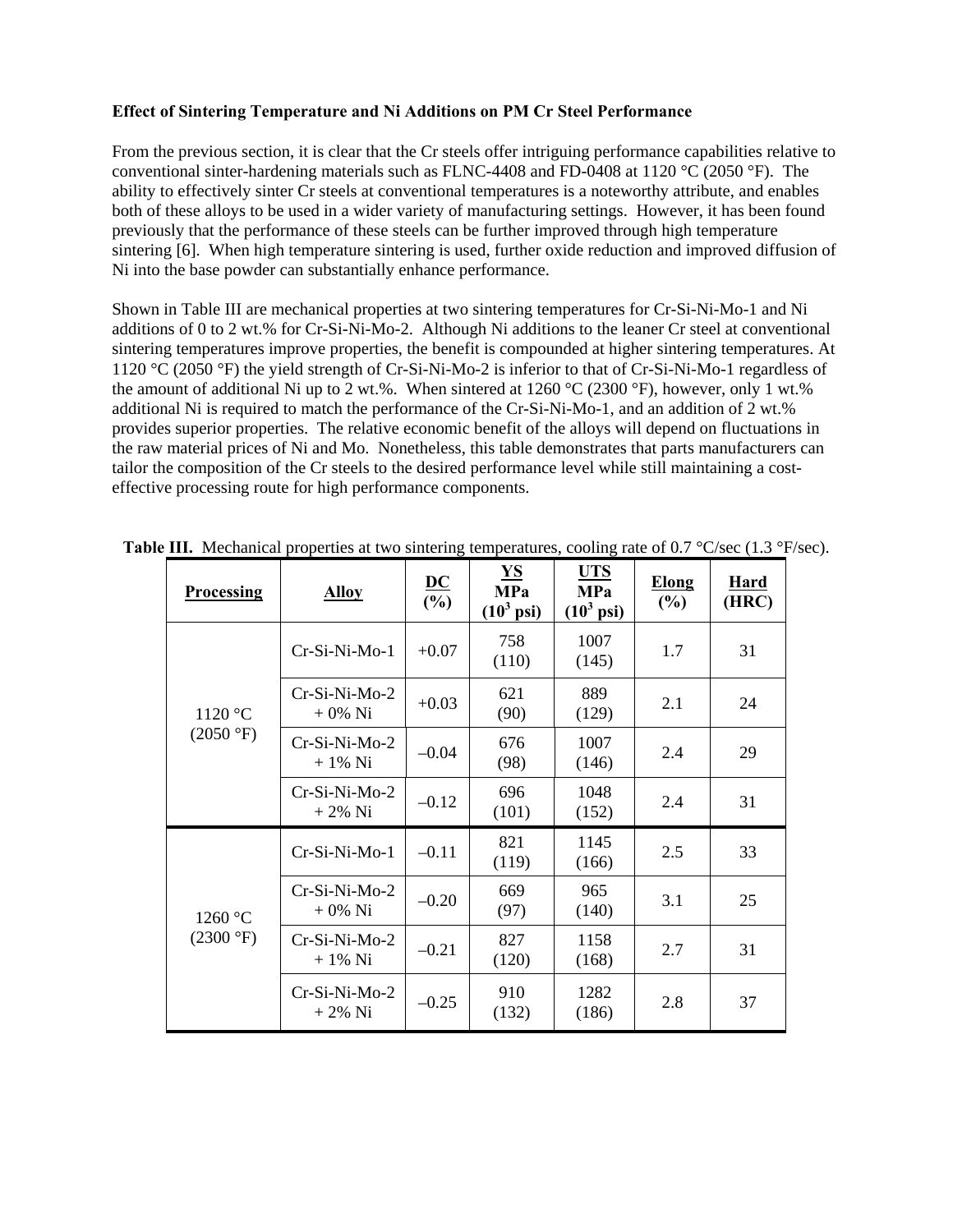The 2 wt.% Ni addition to Cr-Si-Ni-Mo-2 helps offset the lower hardenability of this alloy when cooled at conventional rates at 1260 °C (2300 °F). When combining high temperature sintering and accelerated cooling, however, the benefit of the additional Ni is reduced. Shown in Table IV is a comparison of the different Cr steels at a cooling rate of 2.2 °C/sec (4.0 °F/sec). With no additional Ni, the leaner Cr steel provides strength levels about 10% lower than the more highly alloyed Cr steel using sinter-hardening conditions, whereas under conventional cooling the difference was greater than 20%. This demonstrates further ability for a parts manufacturer to tailor their properties with the Cr steels by choosing the most cost-effective alloy system and processing combination.

| <b>Alloy</b>  | $\underline{\mathbf{YS}}$<br><b>MPa</b><br>$(10^3 \text{ psi})$ | <b>UTS</b><br><b>MPa</b><br>$(10^3 \text{ psi})$ | <b>Elong</b><br>(%) | Hard<br>(HRC) |
|---------------|-----------------------------------------------------------------|--------------------------------------------------|---------------------|---------------|
| Cr-Si-Ni-Mo-1 | 1096<br>(159)                                                   | 1489<br>(216)                                    | 2.5                 | 41            |
| Cr-Si-Ni-Mo-2 | 1007<br>(146)                                                   | 1393<br>202)                                     | 2.4                 | 41            |

**Table IV.** Mechanical properties at 1260 °C (2300 °F), cooling rate of 2.2 °C/sec (4.0 °F/sec).

## **Comparison of PM Cr Steels to Q&T PM Alloys**

The previous two sections demonstrated that the Cr steels offer attractive performance capabilities in the sinter-hardened condition. Cr-Si-Ni-Mo-2, with a Mo content of 0.3 wt.%, offers a significant cost advantage over higher alloyed sinter-hardening materials such as FLNC-4408 and FD-0408, particularly given the recent instability of Mo raw material prices. The primary advantage of both of the Cr steels is that they offer excellent properties in the one-step sinter-hardening condition, as opposed to an oil quench process that requires a secondary operation after sintering.

Table V shows a comparison of the Cr steels processed at the fastest cooling rate with FLN2-4405 samples subjected to a separate Q&T process. The nearly 100% martensitic microstructure in the sinterhardened condition for Cr-Si-Ni-Mo-1 provides properties that are equivalent to Q&T FLN2-4405. With essentially the same Mo content in Cr-Si-Ni-Mo-1 and FLN2-4405, this provides a significant cost advantage when processing the Cr steel by achieving the performance capabilities all within a single step. Material handling costs that can be incurred by heat-treating FLN2-4405 can be foregone by designing a component with a high performance sinter-hardening grade. Additionally, the reduced severity of sinterhardening cooling relative to that of oil quenching promotes improved dimensional control. Previous work has shown that Cr-Si-Ni-Mo-1 has equivalent dimensional stability compared to FD-040x alloys, widely considered to be among the most dimensionally stable alloys in the industry [6,7]. Combining the improved dimensional control inherent in both the alloy and the processing route can lead to a significantly lower scrap frequency in part manufacturing.

As mentioned in the previous section, Cr-Si-Ni-Mo-2 does not form a fully martensitic microstructure at 1120 °C (2050 °F) even when cooled at a rate of 2.2 °C/sec (4.0 °F/sec). The alloy is still fairly hardenable, however, and provides a yield strength only about 20% lower than that of oil quenched FLN2-4405. It is important to consider the significant cost advantages that can be obtained by processing a Cr steel with only 0.3 wt.% Mo via a one-step sinter-hardening process. Because FLN2-4405 does not have high hardenability despite containing 0.8 wt.% Mo, it cannot be effectively sinter-hardened, and must be processed via secondary heat-treat operations. As a result, components manufactured with Q&T FLN2-4405 may be over-engineered in some instances. The actual requisite properties might lie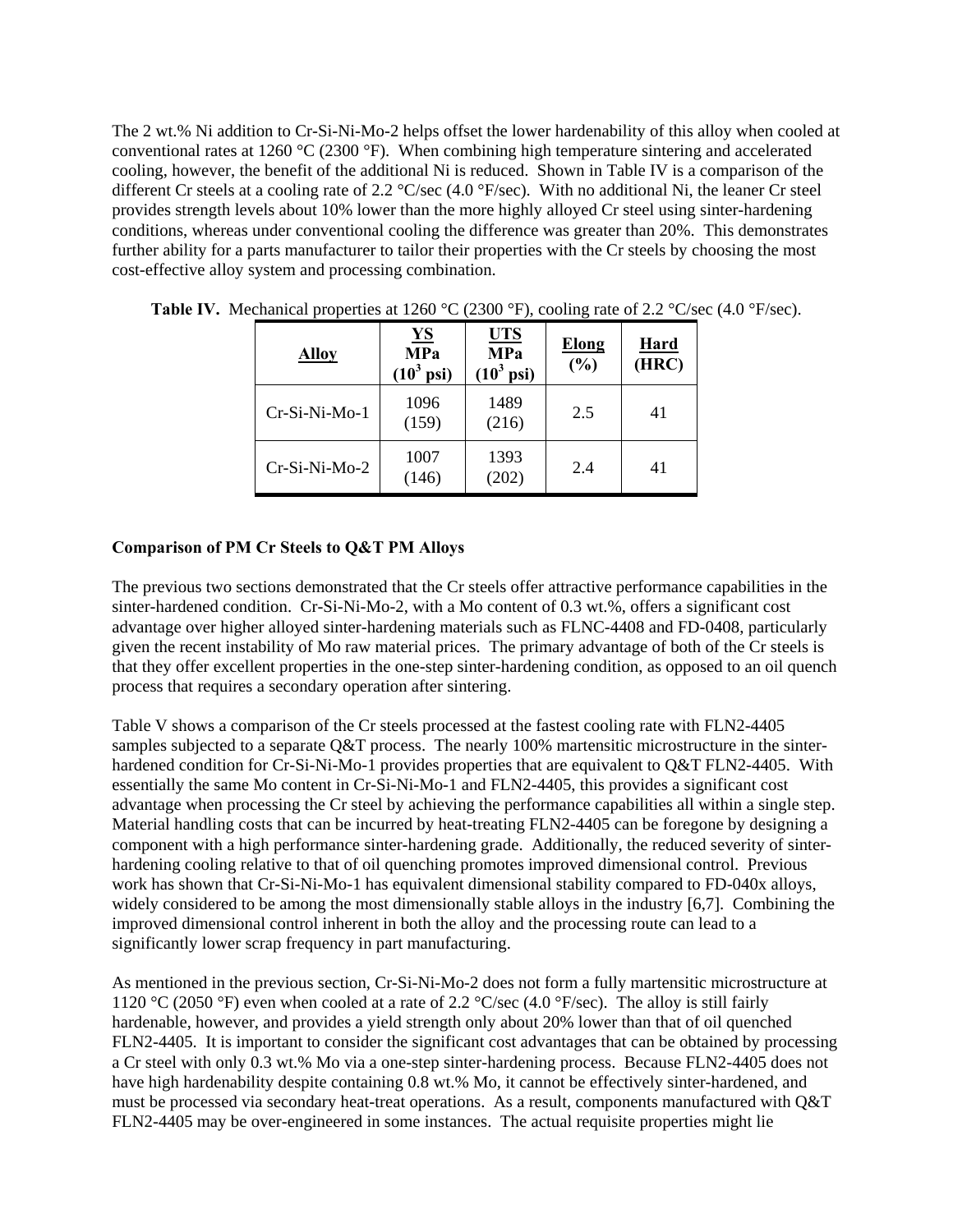somewhere between those achieved in the fastest sinter-hardening conditions and those achieved by the much more rapid oil quench. It is therefore reasonable to infer that the properties obtained by sinterhardening Cr-Si-Ni-Mo-2 may be sufficient for some applications currently using Q&T FLN2-4405. In most situations this would enable an economically superior route for achieving the desired properties in high performance components.

| <b>Alloy</b>    | <b>Processing Steps</b>                                                 | $\underline{\mathbf{YS}}$<br><b>MPa</b><br>$(10^3 \text{ psi})$ | <u>UTS</u><br><b>MPa</b><br>$(10^3 \text{ psi})$ | <b>Elong</b><br>(%) | Hard<br>(HRC) |
|-----------------|-------------------------------------------------------------------------|-----------------------------------------------------------------|--------------------------------------------------|---------------------|---------------|
| $Cr-Si-Ni-Mo-1$ | Sinter-hardened at<br>2.2 $\textdegree$ C/sec (4.0 $\textdegree$ F/sec) | 1001<br>(145)                                                   | 1173<br>(170)                                    | 1.4                 | 39            |
| $Cr-Si-Ni-Mo-2$ | Sinter-hardened at<br>2.2 $\textdegree$ C/sec (4.0 $\textdegree$ F/sec) | 848<br>(123)                                                    | 1110<br>(161)                                    | 1.7                 | 37            |
| FLN2-4405       | Separate Q&T                                                            | 1038<br>(151)                                                   | 1165<br>(169)                                    | 1.3                 | 39            |

Table V. Comparison of sinter-hardened Cr steel properties to Q&T FLN2-4405 at 1120 °C (2050° F).

# **Comparison of PM Cr Steels to Q&T Wrought Alloys**

In the previous sections, the PM Cr steels have only been compared to other PM alloys. It has been shown that Cr-Si-Ni-Mo-1 is superior to other sinter-hardening grades and provides equivalent properties to Q&T PM alloys. The leaner Cr steel also provides attractive sinter-hardening properties and may be a cost-effective alternative to the replacement of either sinter-hardened PM steels or Q&T PM steels. Further penetration of PM systems into high performance components requires a better understanding of the performance capabilities of PM steels relative to wrought alloys. A comparative analysis of the sinter-hardened PM Cr steels with Q&T wrought alloys is summarized in Table VI.

The most striking feature of these data is that both of the PM Cr steels have strength and hardness properties that match those of Q&T AISI 8620. It is important to note that the PM properties were generated at a density level of only 7.1  $g/cm<sup>3</sup>$ , while the wrought samples were tested at a fully dense level of 7.8 g/cm<sup>3</sup>. Despite the difference in density of about 0.7 g/cm<sup>3</sup>, there was no sacrifice in strength or hardness with the PM material. The ability of the PM materials to achieve wrought property levels without any secondary heat-treatment or high density processing represents a significant achievement in the industry. This could potentially provide for further penetration of PM materials into components that are currently manufactured using wrought alloys.

The relatively high compressibility of the two Cr-Si-Ni-Mo alloys makes them suitable for high density processing, e.g. die-heating technology or a combination of die heating and powder heating. Indeed it has been shown in prior work that a density level of 7.3  $g/cm<sup>3</sup>$  can be achieved with Cr-Si-Ni-Mo-1 using die heating, an engineered lubricant/binder system, and an 1150 °C (2100 °F) sintering temperature [12]. In that work, it was observed that a significant gain in static properties is realized by increasing the density from 7.1 to 7.3  $g/cm<sup>3</sup>$ . Combining high density processing of the PM Cr steels evaluated in this manuscript with high temperature sinter-hardening would likely provide static properties that are superior to that of Q&T AISI 8620. Furthermore, such a combination of alloy selection and high technology processing could enable properties that approach those that were obtained with Q&T AISI 4340.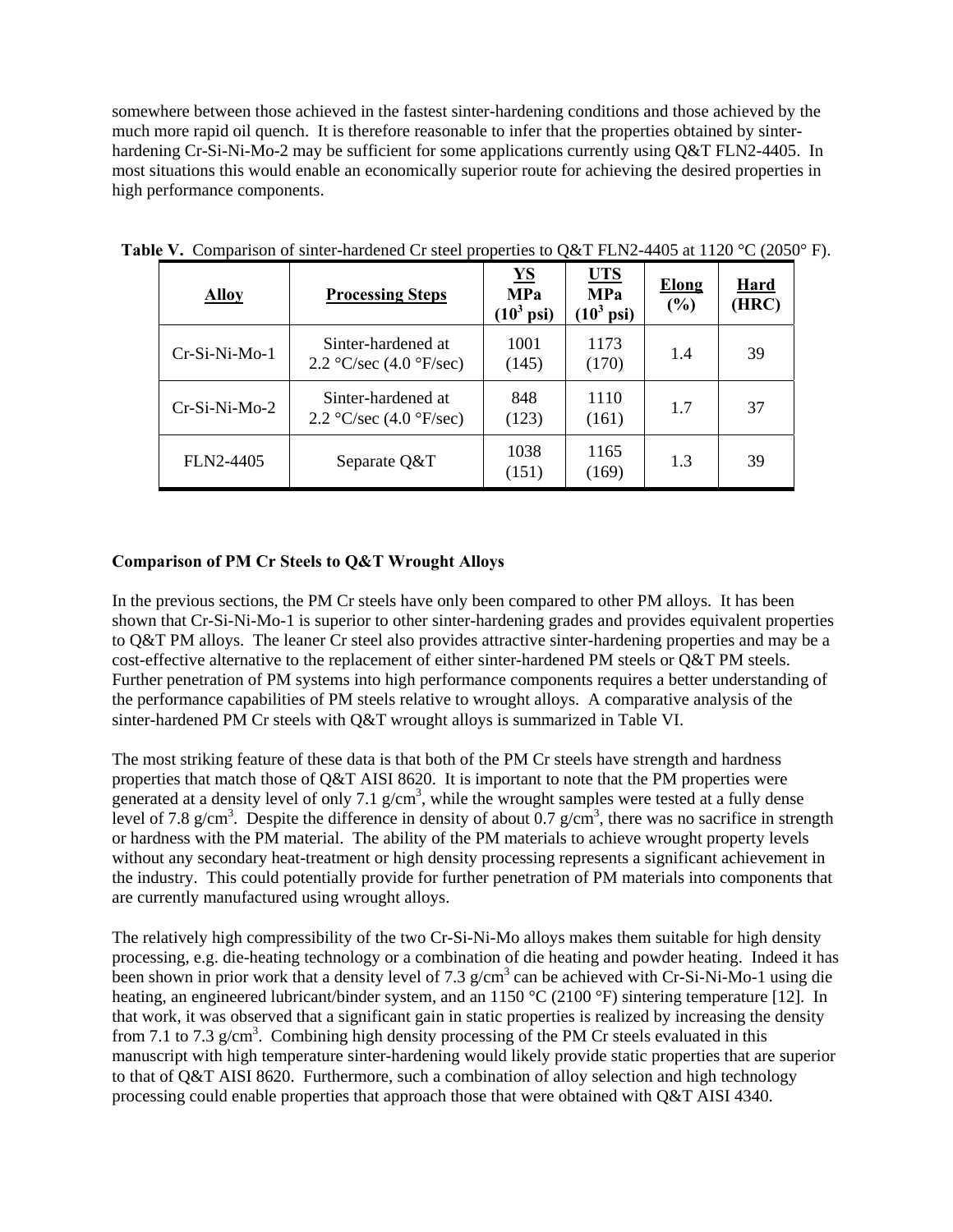| <b>Alloy</b>     | <b>Processing Steps</b>                                                                  | <b>Density</b><br>$(g/cm^3)$ | $\underline{\mathbf{YS}}$<br><b>MPa</b><br>$(10^3 \text{ psi})$ | <b>UTS</b><br><b>MPa</b><br>$(10^3 \text{ psi})$ | <b>Elong</b><br>$(\%)$ | Hard<br>(HRC) |
|------------------|------------------------------------------------------------------------------------------|------------------------------|-----------------------------------------------------------------|--------------------------------------------------|------------------------|---------------|
| $Cr-Si-Ni-Mo-1$  | Sinter-hardened at<br>1260 °C (2300 °F),<br>2.2 °C/sec $(4.0 \degree$ F/sec)             | 7.1                          | 1096<br>(159)                                                   | 1489<br>(216)                                    | 2.5                    | 41            |
| $Cr-Si-Ni-Mo-2$  | Sinter-hardened at<br>1260 °C (2300 °F),<br>2.2 $\mathrm{C/sec}$ (4.0 $\mathrm{F/sec}$ ) | 7.1                          | 1007<br>(146)                                                   | 1393<br>(202)                                    | 2.4                    | 41            |
| <b>AISI 8620</b> | Q&T                                                                                      | 7.8                          | 1151<br>(167)                                                   | 1420<br>(206)                                    | 10.8                   | 42            |
| AISI 4340        | Q&T                                                                                      | 7.8                          | 1531<br>(222)                                                   | 2006<br>(291)                                    | 10.4                   | 50            |

**Table VI.** Comparison of sinter-hardened Cr steel properties to Q&T wrought alloys.

## **CONCLUSIONS**

The performance capabilities for two PM Cr-Si-Ni-Mo steels with Mo contents of 0.3 and 0.8 wt.% were evaluated. Each of these alloys were proven viable at conventional sintering temperatures, i.e. 1120 °C (2050 °F), indicating a robust processing capability that is unique in the PM industry. Both alloys demonstrated superior mechanical properties compared to diffusion-alloyed grade FD-0408 under various cooling rates. The leaner Cr steel also provided equivalent properties to sinter-hardening grade FLNC-4408 (0.8 wt.% Mo), which represents a significant cost advantage due to recent instability in Mo prices. The more highly alloyed Cr steel provided static properties in the sinter-hardening condition that were equivalent to Q&T FLN2-4405. This too indicates a significant economic advantage by removing the secondary operation required with the FLN2-4405 material as well as improving dimensional control by eliminating the severity of the oil quench. Lastly, the sinter-hardened PM Cr steels were found to provide static properties that are comparable to those achieved by Q&T wrought AISI 8620. By enabling the elimination of the majority of machining that is required when producing a component from a wrought alloy without sacrificing static performance, a significant cost advantage can be realized. The ability of a PM material to achieve wrought property levels without any secondary heat-treatment or high density processing represents a breakthrough in the industry.

#### **ACKNOWLEDGMENTS**

The authors wish to thank Kenneth Gick, William Bentcliff, and Gerald Golin of Hoeganaes for their assistance with this manuscript.